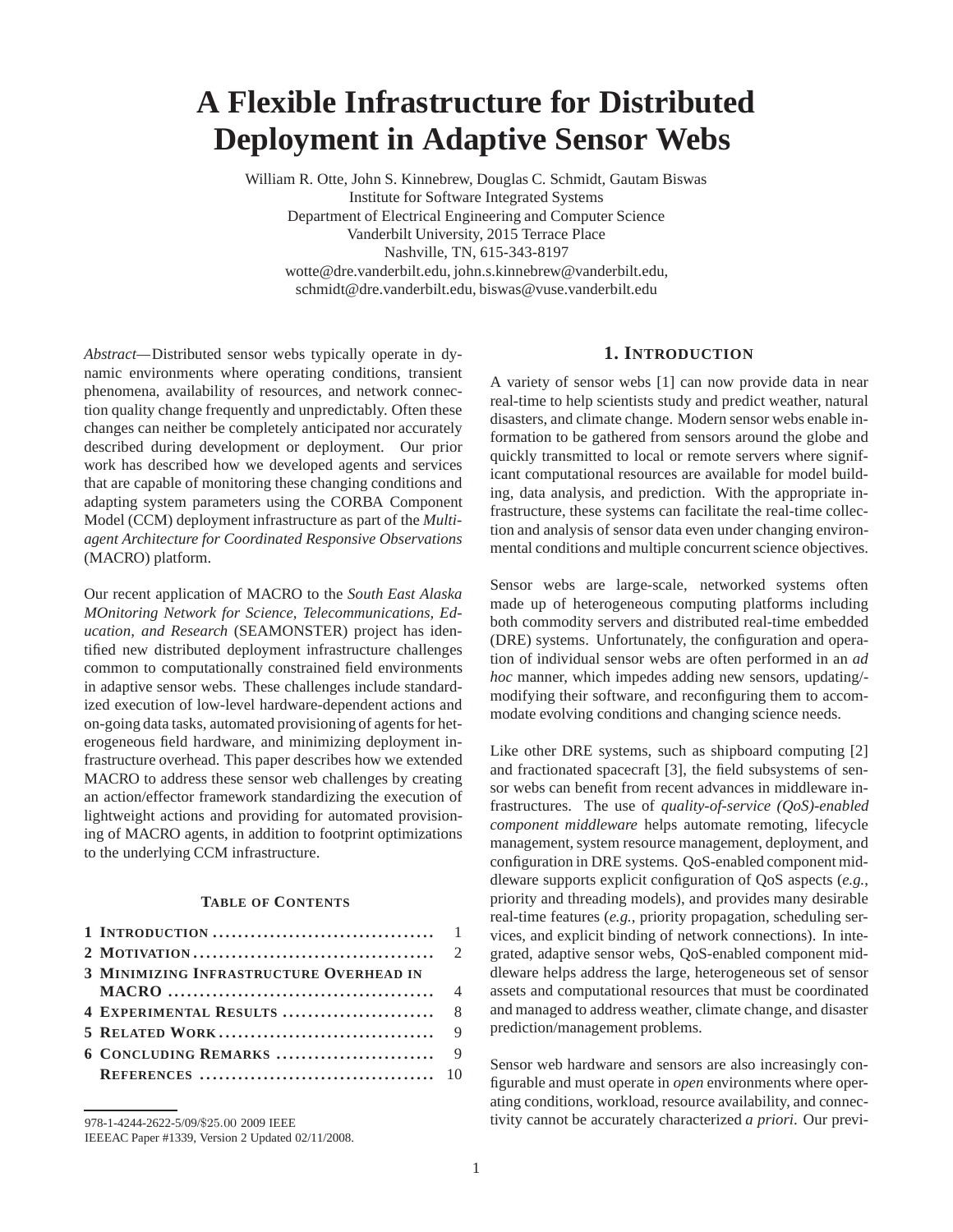ous work described the design of the *Multi-agent Architecture for Coordinated Responsive Observations* (MACRO) [4], which provides a QoS-enabled component middleware platform that automates many system configuration and management tasks for sensor web applications, including dynamic system management and autonomous operation of configurable sensor webs in open DRE system environments. This paper addresses new distributed deployment challenges resulting from applying the MACRO platform to the *South East Alaska MOnitoring Network for Science, Telecommunications, Education, and Research* (SEAMONSTER) [5], which is a representative sensor web for monitoring glacial change and watershed effects.

The remainder of this paper is organized as follows: Section 2 summarizes adaptive sensor web challenges in SEA-MONSTER, including standardized execution of low-level hardware-dependent actions and on-going data tasks, automated provisioning of agents for heterogeneous field hardware, and minimizing deployment infrastructure overhead; Section 3 describes how we addressed these challenges by extending MACRO to include an action/effector framework that standardizes the execution of lightweight actions, automates the provisioning of MACRO agents, and optimizes the footprint of the underlying QoS-enabled component middleware; Section 4 empirically evaluates how these extensions address deployment challenges; Section 5 compares MACRO with related work; and Section 6 presents concluding remarks.

# **2. MOTIVATION**

#### *Overview of SEAMONSTER*

SEAMONSTER is a glacier and watershed sensor web at the University of Alaska Southeast (UAS) in Alaska [5]. This sensor web monitors and collects data regarding glacier dynamics and mass balance, watershed hydrology, coastal marine ecology, and human impact/hazards in and around the Lemon Creek watershed and Lemon Glacier. The collected data is used to study the correlation between glacier velocity, glacial lake formation and drainage, watershed hydrology, and temperature variation.

The SEAMONSTER sensor web includes sensors and weatherized computer platforms that are deployed on the glacier and throughout the watershed to collect data of scientific interest, as shown in Figure 1. The data collected by the sensors is relayed via wireless networks to a cluster of servers that filter, correlate, and analyze the data. These data collection and processing applications are being transition to run atop a QoS-enabled component middleware platform consisting of the *Component-Integrated ACE ORB* (CIAO) [6], which is open-source, QoS-enabled, component middleware that implements the OMG Lightweight CORBA Component Model (CCM) [7] and Deployment and Configuration [8] specifications.

# *Distributed Deployment and Adaptation Challenges in SEA-MONSTER*

Effective deployment of data collection and filtering applications on SEAMONSTER field hardware and dynamic adaptation to changing environmental conditions and resource availability present significant software challenges for efficient operation of SEAMONSTER. While SEAMONSTER servers provide significant computational resources, the field hardware is computationally constrained. The server-based MACRO agents perform extensive planning and scheduling to provide direction and coordination of tasks performed by the computationally limited field resources. In the field, the limited computational resources require software solutions with a small footprint and low computational complexity.

Field nodes in a sensor web often have a large number of observable phenomena in their area of interest. The type, duration, and frequency of observation of these phenomena may change over time, based on changes in the environment, occurrence of transient events in the environment, and changing goals and objectives in the science mission of the sensor web. Moreover, limited power, processing capability, storage, and network bandwidth constrain the ability of these nodes to continually perform observations at the desired frequency and fidelity. Dynamic changes in environmental conditions coupled with limited resource availability requires individual nodes of the sensor web to rapidly revise current operations and future plans to make the best use of their resources.

To handle dynamic changes effectively, sensor web nodes must be capable of goal-driven, functional adaptation. Moreover, they must be able to adapt the local system in light of resource constraints and fluctuations throughout the sensor web to maintain efficient and correct operation of the overall system. Prior work [9] describes how MACRO addresses these challenges by combining the planning and resource management services of its server agents with the template plan schemas of its field agents. This paper extends our prior work by focusing on the following unexplored challenges associated with providing a flexible deployment infrastructure to support system management and dynamic adaptation of the SEAMONSTER field nodes.

# *Challenge 1: Standardized Execution of Planned Low-Level Actions and Data Tasks*

Most tasks performed by MACRO agents on the SEAMON-STER server cluster involve on-going data processing and analysis that are implemented by components selected and configured during planning/scheduling. A scheduled plan for the deployment and operation of these configured components is passed to a resource management service, which allocates them to individual server nodes and adjusts configuration settings and operating system parameters to handle fluctuations in resource usage and availability. The resource management service employs the deployment infrastructure to coordinate the deployment, configuration, connection, and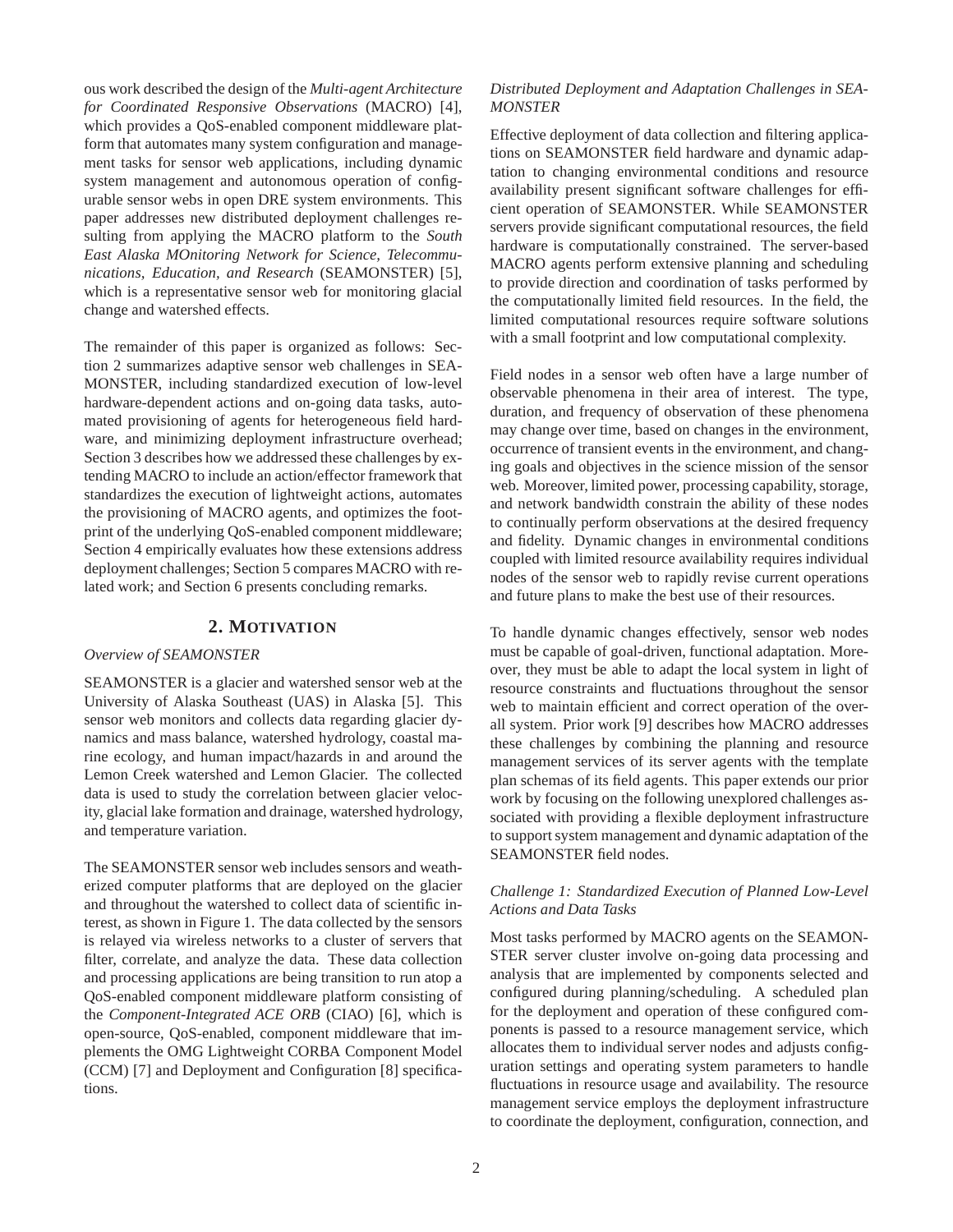

**Figure 1**. SEAMONSTER field sensors and UAS servers

execution of the specified components. This provides a standardized, flexible system for implementing tasks as configured components.

Data collection and transmission tasks on field nodes are implemented as components for the same reasons as data processing tasks on the servers. However, many of the other activities that MACRO agents plan and perform on field nodes consist of low-level, hardware-dependent actions that execute only briefly to configure sensors or the power management hardware subsystem. Implementing these short-lived "actions" as components would require proportionally much greater overhead for their deployment and execution than for data processing "tasks" that execute over a long period of time and must transmit data streams to other components. Given the limited computational resources available on field nodes, the overhead for implementing brief, low-level actions as components is unacceptable.

An additional, smaller level of granularity for action implementation is therefore necessary for efficient execution of many planned activities on field nodes. While the agents could implement these actions directly, it would require hardcoding of hardware-dependent actions into each field agent. Alternatively, grouping these actions into larger pre-planned sets of actions executing as a component would proportionally reduce the overhead. However this would negatively impact maintainability through duplication of action code segments and constrain the available options for planning. Instead, a standardized deployment and execution framework, such as that provided by the middleware for components, but with lower overhead, would greatly enhance the maintainability of the system and simplify initial system development. Section 3 describes how such a framework has been designed and incorporated in MACRO to address this challenge.

# *Challenge 2: Automated Agent Provisioning for a Variety of Field Hardware*

Field nodes in a sensor web may have a large number of possible configurations, due to a variety of sensors, software, and situations that they may be tasked to observe and react to. Consequently, the agents that manage these nodes must be as flexible as possible. Hard-coding available tasks into agent code requires that new versions of each agent be created as nodes add new responsibilities or hardware. The solution developed to address the challenge described in Section 2 should include integration with the deployment infrastructure to download and load at run-time appropriate action implementations. Section 3 describes how the deployment infrastructure may be leveraged to dynamically provision agents with available, context-specific actions at deployment time.

# *Challenge 3: Minimizing Deployment Infrastructure Overhead*

The SEAMONSTER sensor web, described in Section 2, includes many field nodes operating with extremely limited computational resources. SEAMONSTER includes two types of computational platforms for field nodes [10]:

• **Primary Microservers.** These units are weatherized single board computers (SBC) that are designed to have very limited power consumption and precise control over the power consumption of the SBC and attached devices. The SBC is a commercial off-the-shelf (COTS) product that has a 200 MHz low-power ARM processor with 64 MB of built-in RAM.

• **Adjunct Microservers.** These units are repurposed COTS Linksys NSLU-2 network attached storage devices that are essentially inexpensive SBCs. These computers consist of a 133 Mhz (with simple hardware modifications possible to reach 266 MHz) ARM processor with 32 MB of built in RAM. These units provide a low-cost alternative to using Primary Microservers for some field nodes, however they lack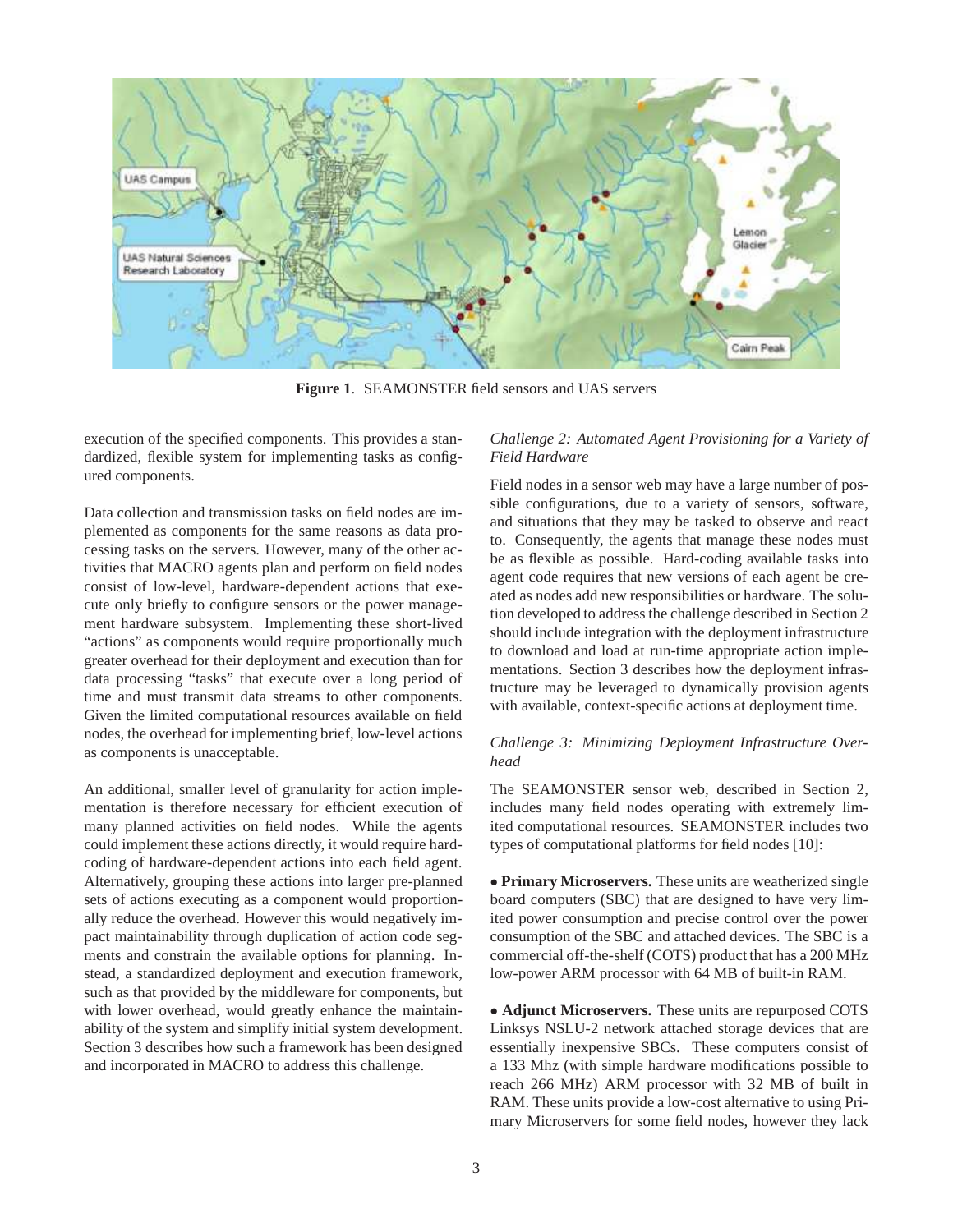powercontrol capabilities and have even more limited computational power primarily due to the minimal amount of RAM.

Each platform presents an environment where the resident footprint of the middleware infrastructure and component implementations is critically important. Excessive footprint will at best cause excessive memory swapping to occur, significantly degrading performance and shortening the life of attached flash drives, and at worst cause deployment failure due to exhaustion of memory, as happened occasionally during initial trials of MACRO software in the SEAMONSTER testbed. Section 3 describes initial efforts to reduce the footprint of the middleware and Section 6 describes our planned approach to further reduce middleware overhead.

# **3. MINIMIZING INFRASTRUCTURE OVERHEAD IN MACRO**

This section explains how MACRO addresses the challenges described in Section 2. We begin with an overview of the agent-based system developed in our previous work, along with a description of its middleware infrastructure. We then outline the new MACRO Action/Effector framework and explain how it addresses the deployment infrastructure challenges encountered in the SEAMONSTER project.

#### *Overview of MACRO*

The *Multi-agent Architecture for Coordinated, Responsive Observations* (MACRO) platform provides a powerful computational infrastructure for enabling the deployment, configuration, and operation of large-scale sensor webs that are composed of many constituent sensor webs. Figure 2 shows how MACRO supports intelligent autonomy via agents at the following two levels of abstraction:

• **Mission level**, where agents interact with users to allocate high-level science tasks to sensor webs and coordinate scheduled plans to achieve these goals, and

• **Resource level**, where local server and field agents achieve mission goals through functional adaptation of a sensor web in light of current environmental conditions and resource availability.

The work presented in this paper focuses on the resource level of MACRO, which is applicable to individual sensor webs, such as SEAMONSTER.

System adaptation for current conditions and science goals, described as a set of desired data products and results, is directed by MACRO server-based agents with functional knowledge of the sensor web system and available software components and actions. MACRO server-based agents employ novel services, such as the *Spreading Activation Partial Order Planner* (SA-POP) [11] and the *Resource Allocation and Control Engine* (RACE) [12]. These agents use the SA-POP service to (1) decompose goals into subgoals that are achieved at the server or by individual field nodes and (2) plan/schedule for their achievement.

With information from field agents about current conditions and local activities, SA-POP produces scheduled, high expected utility plans to achieve an optimized set of current goals. These scheduled plans are also broken into subplans by SA-POP. These subplans describe (1) the selection/ configuration of server-based software components, which are allocated and managed by the RACE service on the servers, and (2) hardware-dependent actions on individual field nodes, as well as additional component deployments.

Although the sub-plans generated by SA-POP on the servers can provide an important starting point for deployments and actions on the field nodes, changing local conditions may invalidate those plans or require modification to them for effective, rapid reaction to environmental phenomena and changing resource availability. Since local field agents have limited computational resources, extensive planning and scheduling, such as that provided by SA-POP, is not possible for rapid reaction to local changes. Instead, field agents use a set of template plan schemas that cover a range of conditions and local subgoals to which they are applicable.

Server-based agents provide the field agents with the current set of local subgoals to pursue and suggested schema instantiations corresponding to the sub-plans produced by SA-POP. The task of the field agent is therefore the simpler choice of an appropriate set of schemas to instantiate as local conditions evolve. The extensive planning/scheduling performed by MACRO server agents using SA-POP—together with the choice of plan schemas to instantiate by MACRO field agents—provide effective system adaptation to achieve science goals in light of changing environmental conditions and resource availability.

The implementation of agents in MACRO is based on the CIAO [6] QoS-enabled component middleware (described in Section 3 to ensure interoperability across heterogeneous computing platforms, reduce development costs, and improve overall robustness and scalability. The agents operate on the



**Figure 3**. **T**he MACRO Architecture

CIAO middleware to ensure that a diverse set of science objectives can be met, as shown in Figure 3. This architecture helps facilitate real-time, adaptive data acquisition, analysis,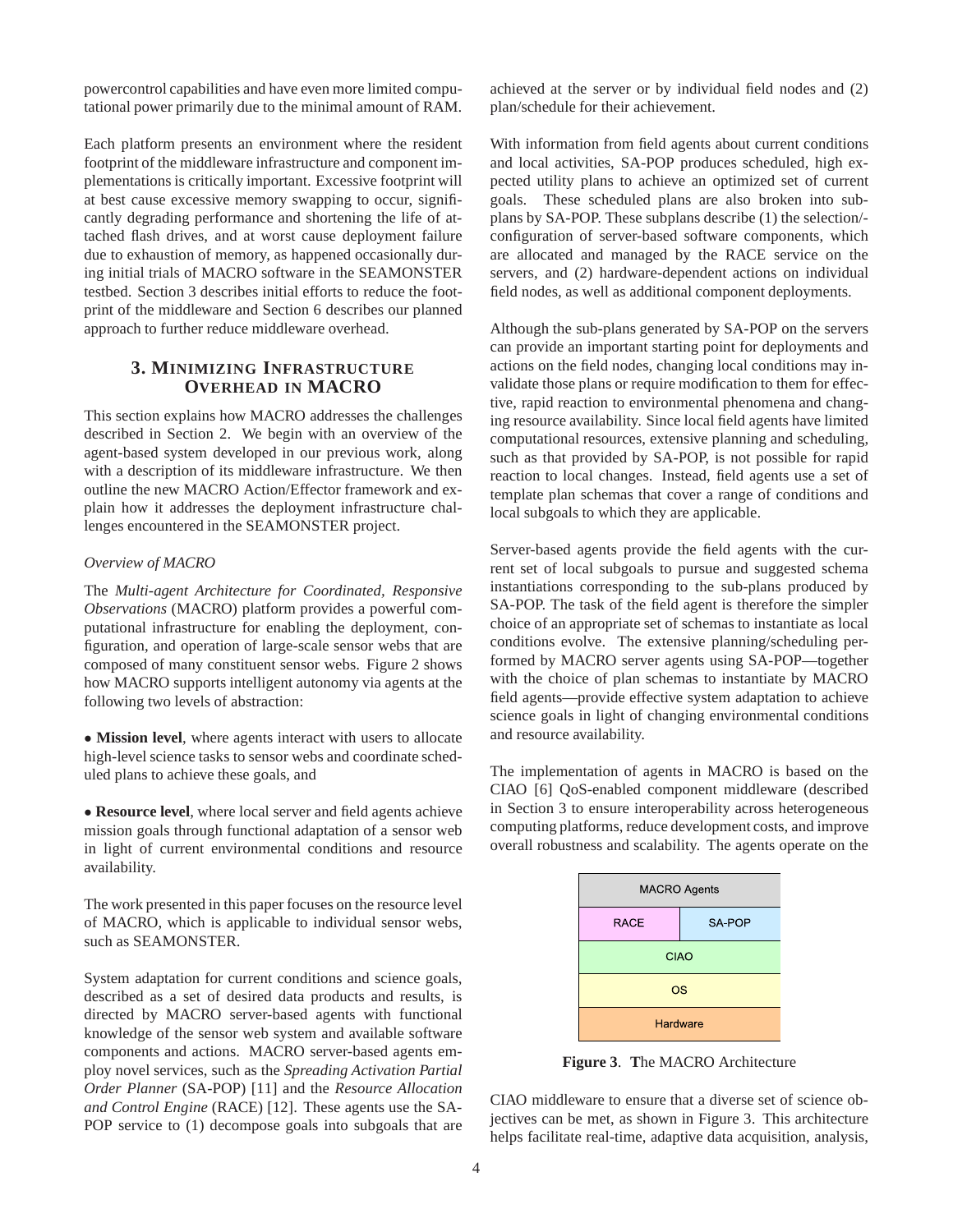

**Figure 2**. MACRO Agent Architecture

fusion, and distribution.

#### *Overview of MACRO's QoS-enabled Component Middleware*

The MACRO middleware infrastructure is based on the CORBA Component Model (CCM) [13], which is an extension to the Common Request Broker Architecture (CORBA) [14] that supports Component Based Software Engineering. CCM enhances re-usability by allowing developers to focus only on application business logic, abstracting away the details of communication and configuration. Components interact with one another only through well-defined ports, which include *facets* (provided interfaces), *receptacles* (required interfaces), and *event sources and sinks* (asynchronous publish/subscribe transport).

The CCM middleware used in MACRO is the *Component Integrated ACE ORB* (CIAO) [15]. CIAO is a QoS-enabled implementation of the Lightweight CCM (LWCCM) [16] specification built on top of *The ACE ORB* (TAO). CIAO provides a clear separation of concerns between *configuration logic*, specified at deployment time via XML-based meta-data, and *business logic*.

CIAO's deployment and configuration capabilities are provided by the *Deployment and Configuration of Component Based Systems* (DnC) [17] specification, which was created by the OMG in response to the need for generic and standard mechanisms for deploying component-based applications. The DnC standard includes both a *data model* (*i.e.*, descriptions of components, component compositions, target domains, and associated configuration meta-data) and a *runtime model* (*i.e.*, a set of interfaces used to manage application life-cycles).

The DnC *run-time model* in CIAO is implemented by the *Deployment And Configuration Engine* (DAnCE) [18]. DAnCE is a set of daemons executing in the *domain*, which is the collection of nodes and communication methods that comprise the target environment. Important elements of the run-time model are shown in Figure 4 and include:



**Figure 4**. DAnCE Daemons

• **Node Manager**, which is a daemon that runs on all nodes in the domain and is responsible for deploying, configuring, and managing all components deployed to that node. This daemon also supports monitors necessary to report resource status on the node to the MACRO agents. Each node in the sensor web will have a running Node Manager.

• **Execution Manager**, which is a daemon that coordinates the activities of all *Node Managers* in a given domain. This daemon is the primary point of control for the life-cycle of all component applications. Primary microservers with direct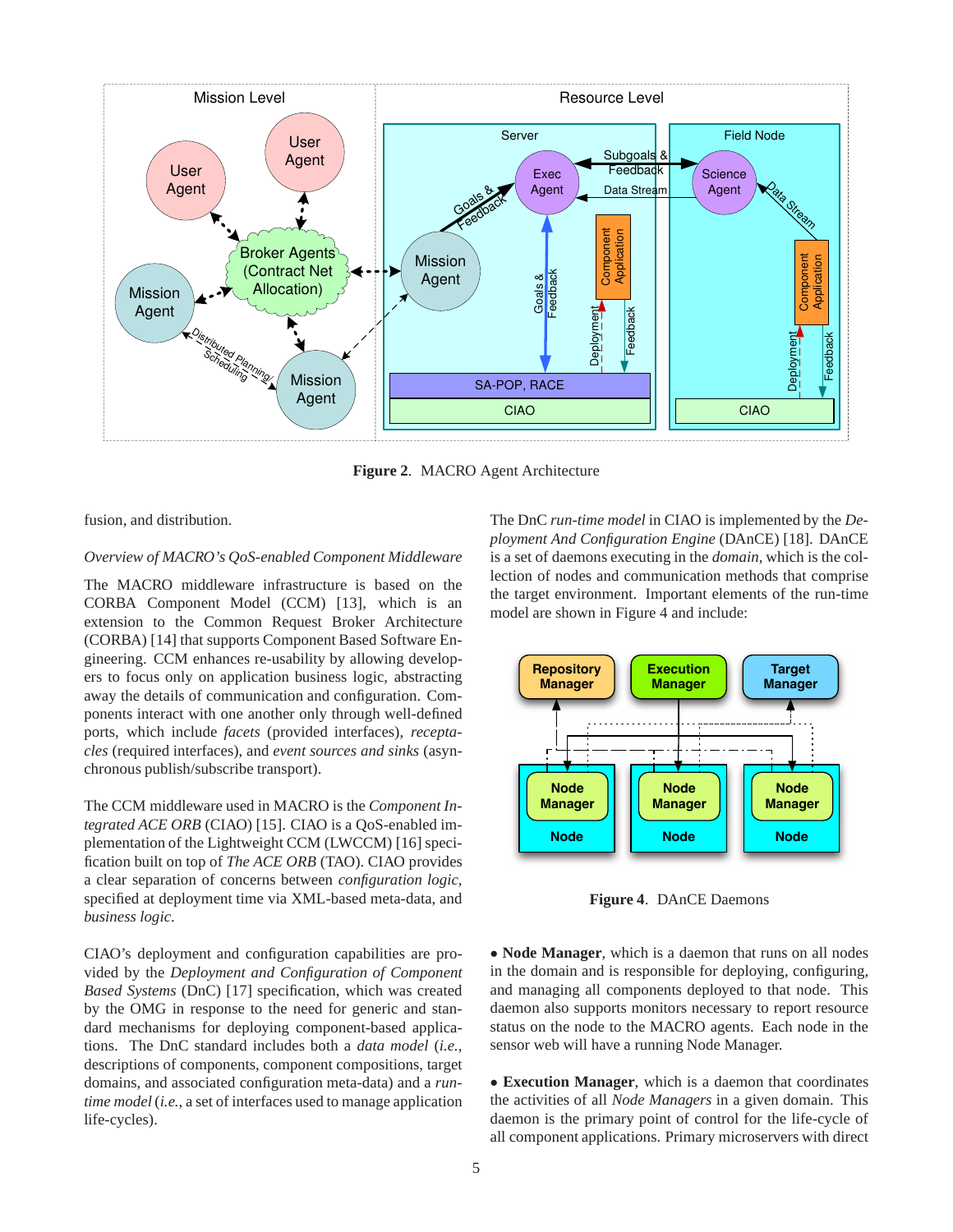connections to the SEAMONSTER server cluster will have Execution Managers.

• **Target Manager**, which is a daemon that collates and reports resource availability in a given domain. Information is collected from resource monitors installed in individual *Node Managers*. Like the *Execution Manager*, this daemon will run on primary microservers with direct connections to the servers.

• **Repository Manager**, which is a daemon that maintains a collection of component meta-data and binary implementations. Individual *Node Managers* may contact nearby repositories to download binaries for components they are tasked to deploy, and MACRO agents may query the repository for information about components available for deployment. An instance of the *Repository Manager* will run on the primary server for use by the MACRO server agents and server deployments. Another instance will reside on primary microservers with direct connections to SEAMONSTER server cluster for use by nodes in the field.

## *Applying MACRO to Address SEAMONSTER Challenges*

The remainder of this section explains how MACRO applies and enhances the CIAO and DAnCE middleware described above addresses the sensor web challenges identified in Section 2.

*Addressing Challenge 1: MACRO's Action/Effector Framework—*MACRO's Action/Effector framework has been developed to provide a standardized mechanism that has two primary benefits for implementing short-lived, lightweight "actions," as opposed to on-going "tasks" implemented as components. First, it allows the MACRO agents with their SA-POP planning service and plan schemas to use a common vocabulary for describing preconditions, dependencies, and effects of individual actions, as well as resource requirements of the associated action implementations. Second, it provides a clear separation of concerns between invoking the action and the business logic of the action, similar to that of components, *i.e.*, it provides a mechanism that agents can use to execute a set of actions without knowledge at compile or link time of the implementation of those actions.

**Action meta-data.** Listing 1 describes the Action Info data structure which allows an action to provide meta-data about itself to the system/agents. This meta-data describes properties (*e.g.*, a unique identifier, argument identifiers and types, return value identifier and type) and requirements (*e.g.* CPU and memory requirements, hardware/sensor resources, and component or object references). This data structure is implemented as a CORBA valuetype, which will leave open the possibility for derivation though inheritance should additional fields need to be added later without breaking backwards compatibility with the interfaces described below.

**Action interface.** Listing 2 describes the interface for the

```
struct Property {
  string name;
  any value :
} ;
typedef sequence<Property> Properties;
valuetype Action Info {
  public string id;
  public Properties resource requirements;
  public Properties init_arguments;
  public Properties exec_arguments;
  public Properties reference requirements;
}
```


|                                      | local interface Action $\{$             |  |  |  |  |
|--------------------------------------|-----------------------------------------|--|--|--|--|
| readonly attribute Action Info info; |                                         |  |  |  |  |
|                                      | void initialize (in ObjSeq references); |  |  |  |  |
|                                      | void execute (in any arguments,         |  |  |  |  |
|                                      | out any result);                        |  |  |  |  |
|                                      | <b>void</b> release $()$ ;              |  |  |  |  |
| $\}$ ;                               |                                         |  |  |  |  |



Action itself. This interface provides a vehicle for provision of meta-data, and operations to manage the full lifecycle of an Action. To provide lightweight actions with minimal overhead, this interface is specified as a *local* interface, which instructs the CORBA IDL compiler to omit generation of code that allows for remote invocation of the object, creating a locality constrained object. This design substantially reduces overhead, as shown in Section 4. While this locality constraint prevents MACRO agents from directly accessing Action objects, the framework provides a mechanism which does not constrain their use by those agents. This framework allows MACRO agents to access and execute actions while hiding the complexities of action deployment and execution through the Effector interface described in Section 3.

The Action attribute info allows the Action implementation to self-describe its meta-data, ultimately providing information to the agents about its requirements and capabilities. This information is also used by an implementation of the Effector interface to determine which object references and arguments are to be passed to the operations contained in this Action interface.

These operations allow the Effector to manage the lifecycle of Actions. The initialize operation is invoked upon creation of the Action, providing it with object references to deployed components and objects that the business logic may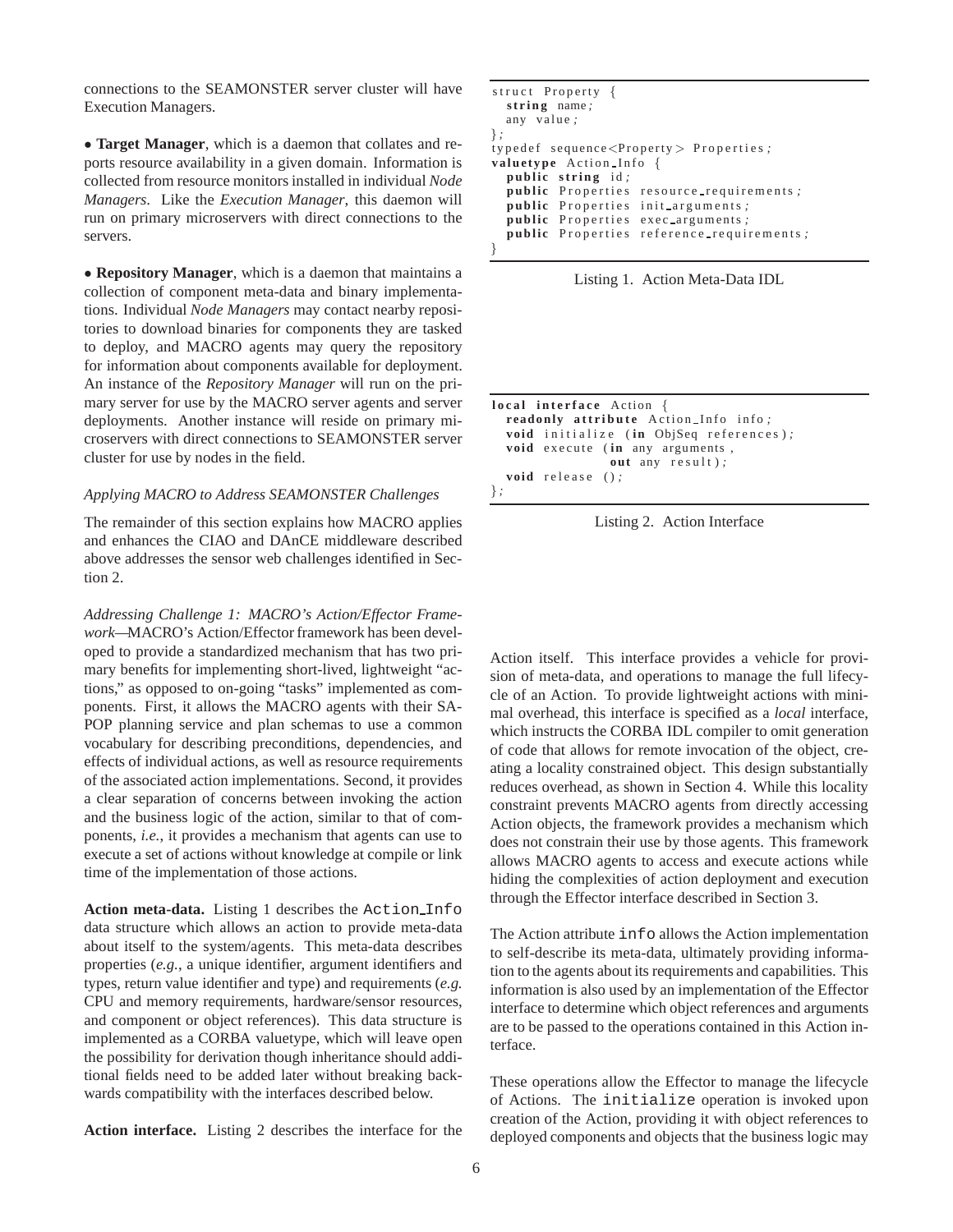```
extern 'C''
  Action ptr create action (void);
}
```
Listing 3. Action Factory

```
component EffectorProvider {
  provides Effector effect;
  attribute Action_Factories factories;
```
} *;*

Listing 5. Example Component with Effector

```
interface Effector {
  Action Info load action (in string library name,
                            in string factory name);
 void unload_action (in string id);
  Action Info query action (in string id);
  StringSeq list_actions ();
  void execute_action (in string id,
                       in any arguments ,
                       out any result);
} ;
```


Effector to execute an Action.



**Figure 5**. The Action/Effector Framework

need in order to successfully execute. The execute operation implements the business logic of the Action. This operation accepts two parameters, both of type CORBA Any, which is a generic container which may contain any valid CORBA data type, allowing the Actions to accept arguments or provide results in a flexible, but standardized, manner. Finally, the release operation informs the Action that it is about to be deallocated so that it may release any resources that it holds.

Each Action implementation provides a factory method (an example of which is found in Listing 3) that is used by the Effector to construct instances of the action at run-time. Similar to the method used by the DnC specification [17] to construct component instances, this factory method is declared as extern ''C'', which will allow the Effector interface to load actions at run-time using methods similar to dlopen and dlsym.

**Effector interface.** Listing 4 describes the Effector interface, which is used by the MACRO agents to load and execute actions. This interface is provided as either a facet or a supported interface on a component. It is used by MACRO agents to execute plans/schemas and interact with the components providing abstractions of the available hardware, as shown in Figure 5. For example, the load action method may be used by an agent or other Effector client to load a new action from a named shared library that contains a provided factory symbol. The operations on the Effector interface allow MACRO agents to (1) manage the lifecycle of Actions installed in the Effector, (2) determine which Actions have been loaded and query their meta-data, and (3) instruct the

*Addressing Challenge 2: Providing Flexible Agent Provisioning—*The Action/Effector framework described in Section 3 provides a mechanism through which MACRO agent implementations may be dynamically provisioned at deployment time with Action objects apropos to the particular hardware configuration, including its suite of available sensors, on which the agent resides. Component interface descriptions, similar to standard CORBA object descriptions, may have attributes of arbitrary types. As seen in Listing 5, the example component has an attribute of type Action Factories, which is a sequence of structures containing a pair of string member variables indicating a library name and factory symbol name.

Component deployments are described via XML files that capture information about component configuration, topology, and connections. These XML descriptors may be used to populate the value of this attribute with desired library name/ factory name pairs at deployment time. Moreover, through the mechanism used to describe the implementation dependencies of components (*i.e.*, shared libraries implementing a component), it is possible to indicate to the NodeManager that shared libraries implementing Actions also be downloaded from the RepositoryManager, as described in Section 3. This approach allows the component providing the Effector interface to invoke the load action operation for each library/entrypoint pair provided during activation.

*Addressing Challenge 3: Reducing Middleware Footprint—* Initial efforts to run MACRO (and the associated middleware infrastructure) presented difficulties and, in some cases, failures due to the large footprint of the default configuration of CIAO and the limited memory capacity of the SEAMON-STER nodes. To reduce memory footprint, the initial applica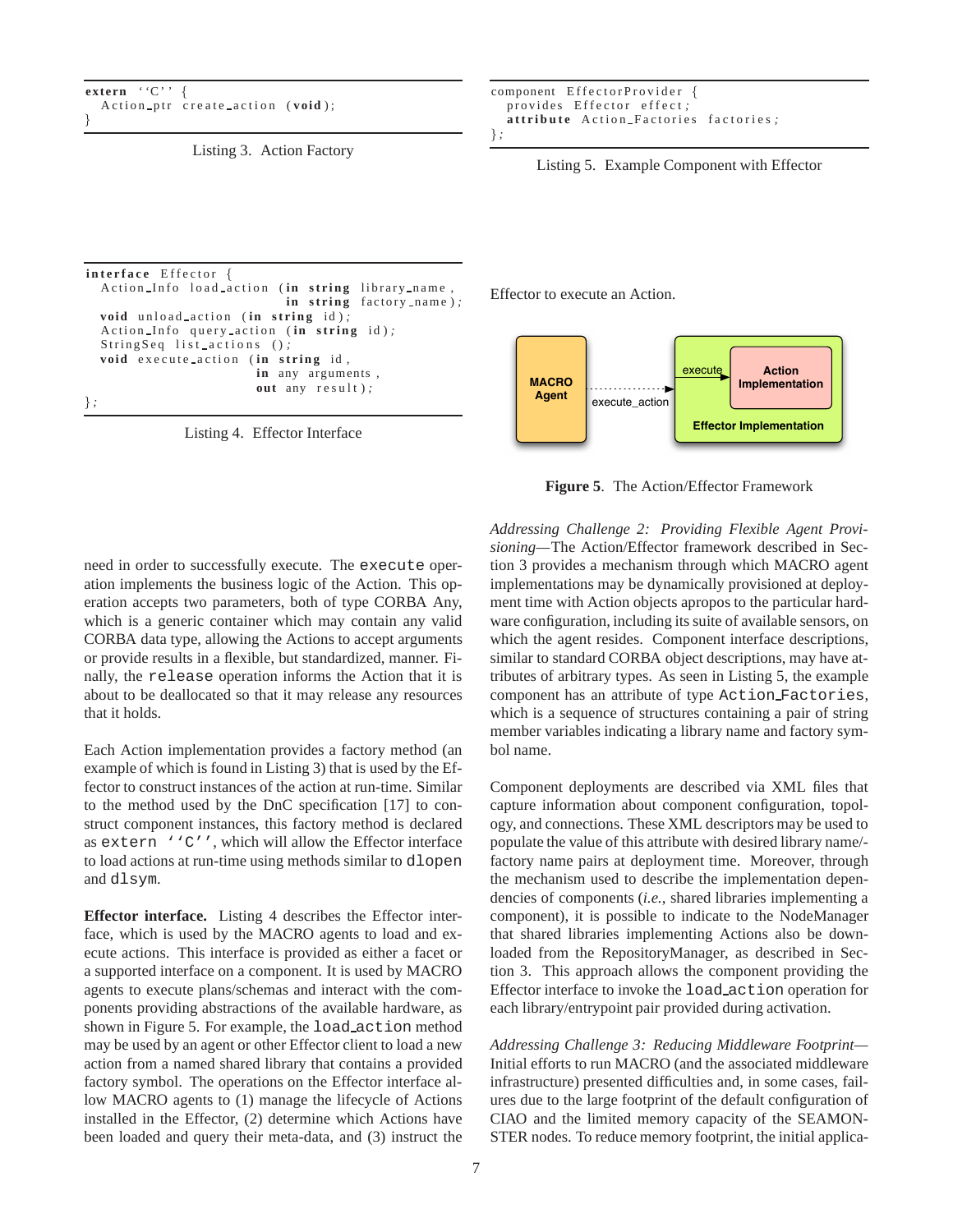tion of the deployment infrastructure to SEAMONSTER field hardware included two straightforward modifications:

• **Leverage compiler optimizations.** Most compilers have the ability to provide space-saving optimizations to most code, which an experienced programmer can easily leverage to provide footprint reduction.

• **Leverage mechanisms present in underlying middleware.** The build system of the middleware underpinning of CIAO provides configuration settings that allow one to strip unneeded features from compiled binaries, which can provide also provide substantial footprint savings in resourceconstrained environments.

While these steps are relatively straightforward and not particularly novel, Section 4 shows that they were sufficient to reduce the static footprint of the middleware stack to a level that allowed successful use of the MACRO platform on SEAMONSTER hardware. Section 6 discusses the approach we are undertaking to further reduce middleware footprint/ overhead.

# **4. EXPERIMENTAL RESULTS**

This section presents the results of experiments that evaluate (1) the effectiveness of MACRO's Action/Effector framework for lightweight, hardware-dependent actions and (2) the reduction of middleware footprint described in Section 3. These results show that the efforts described reduced the total static footprint of MACRO and its underlying middleware stack. They also show the reduction in overhead achieved by implementing short-lived actions in the Action/Effector framework discussed in Section 3, rather than using heavier-weight components.

# *Hardware/Software Testbed and Experiment Methodology*

The static footprint results were obtained via a cross-compiler toolchain used to build software for the SEAMONSTER hardware. This toolchain consists of  $q++4.1.2$  and 1d 2.17, which are hosted on Debian Linux 4.0 and target arm-linux-gnu. The CIAO middleware platform was version 0.6.6.

For the initial baseline results, this platform was compiled using default options, with debugging symbols disabled and the compiler optimization level at 03, which instructs the g++ compiler to optimize for speed. For the results based on our optimization efforts, the middleware was compiled using built-in methods for reducing footprint and the compiler was instructed to optimize using 0s, which instructs the g++ compiler to optimize for space. In all cases, we used the GNU strip utility to remove any debugging symbols from the compiled binaries to ensure the footprint metrics just measured the size of the executables.

Executable footprint sizes were determined by statically link-

ing all required symbols from the underlying middleware into the final binary, ensuring that all necessary symbols from the underlying middleware are present, while not including any unnecessary symbols. For the purposes of calculating the size of a component, we assume that any symbols necessary from the underlying middleware were already present in the component server, and thus the calculation of the component footprint sizes was obtained by summing the size of the *shared* libraries that implement the component. This size includes CORBA stubs and skeletons, the servant (the component specific portions of the container), and the executor (business logic) implementation.

Runtime results were obtained using a primary microserver described in Section 2. This microserver consists of a 266 Mhz ARM processor with 64 MB of built-in RAM. The operating system is a derivative of the Debian Sarge running GNU/Linux kernel 2.4.26, which was provided by the manufacturer of the microserver (Technologic Systems).

#### *Initial Footprint Reduction*

The results of the efforts described in Section 3 are sum-<br>marized in Table 4. The ExecutionManager and The ExecutionManager and

| Entity                  | Default   | Optimized | Savings  |
|-------------------------|-----------|-----------|----------|
| <b>ExecutionManager</b> | 12.203 KB | 11.136 KB | 1.067 KB |
| NodeManager             | 13,865 KB | 12.623 KB | 1.242 KB |
| NodeApplication         | 12,710 KB | 11.460 KB | 1.250 KB |
| Null Component          | 670 KB    | 605 KB    | 65 KB    |

| Table 1. Results of Initial Footprint Optimization |  |
|----------------------------------------------------|--|
|----------------------------------------------------|--|

NodeManager (which were described in Section 3) and the NodeApplication (which is a component server spawned during the deployment process) each experienced a reduction in footprint of ∼1 megabyte. The combined savings reduced the footprint of node-local infrastructure (*i.e.*, the NodeManager and NodeApplication) from 26.5 MB to 24 MB.

Although this reduction allowed us to deploy and operate a prototype MACRO-based application on the SEAMON-STER hardware, this deployment consumed nearly all available physical memory on the primary microservers, and resulted in frequent thrashing on the memory-constrained adjunct microservers. As discussed in Section 6, additional work is needed to further reduce the footprint of the infrastructure and component implementations.

# *Impact of Action/Effector Framework on MACRO Execution Overhead*

MACRO's Action/Effector framework (described in 3) substantially reduces footprint overhead compared to using CIAO's complete component implementations to encapsulate SEAMONSTER tasks and actions. Table 4 summarizes the differences in footprint size between these two approaches.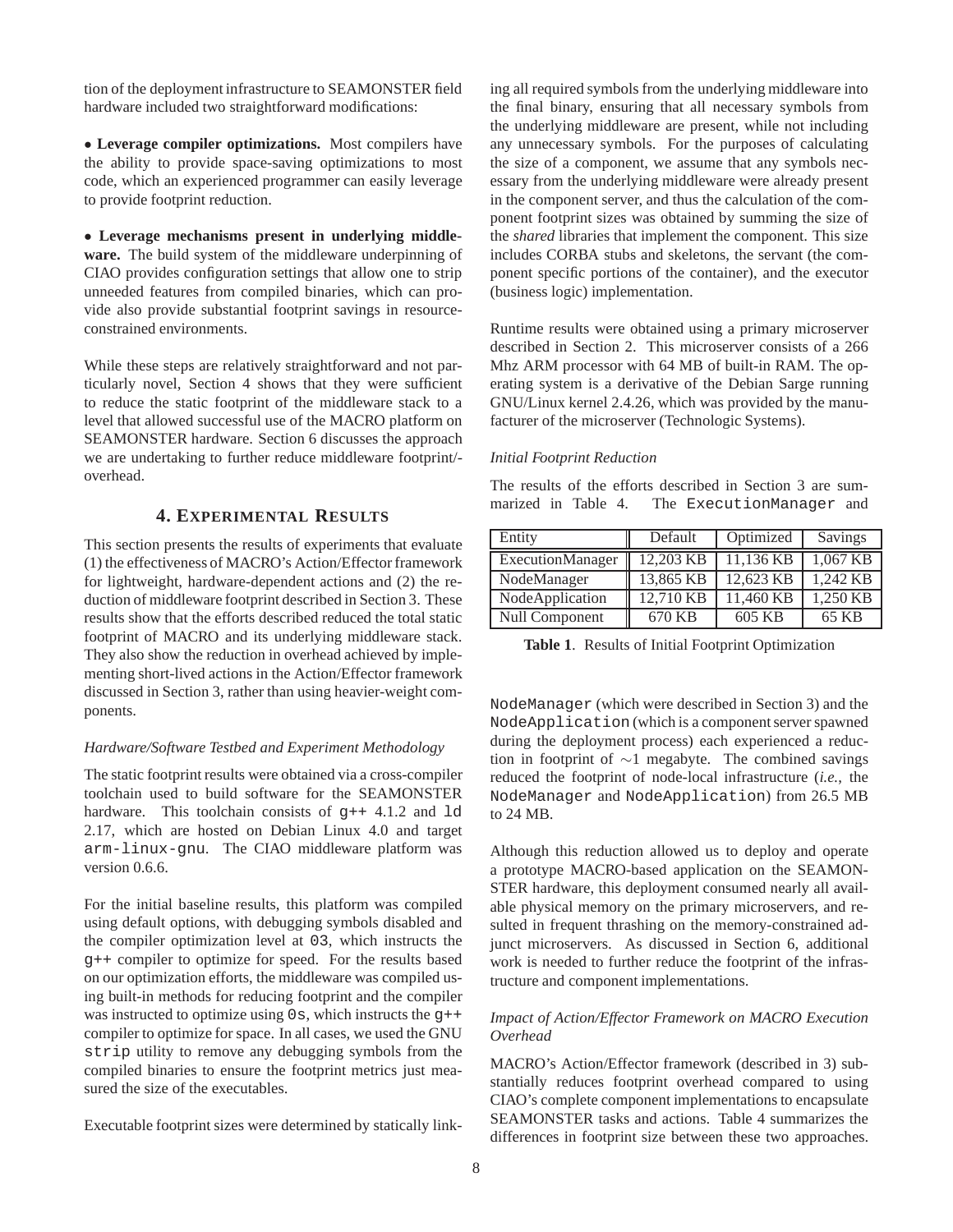When implemented as a component, the action has a foot-

| <b>Implementation Type</b>   | <b>Size</b> |
|------------------------------|-------------|
| Component                    | 623 KB      |
| <b>Action Implementation</b> | 23 KB       |
| Effector                     | 123 KB      |

**Table 2**. Action/Effector Footprint

print of over half a megabyte, substantially limiting the number of action implementations that could simultaneously be deployed to a single resource-limited field node.

When the action was implemented in MACRO's new Action/Effector framework, however, its footprint was only 23 KB, which is a fraction of the memory required by an executing component. Moreover, an implementation of the Effector framework as a component facet adds only 123 KB to the footprint of an existing MACRO agent component, one of which is required per node.

|                 | Deployment Latency    Average Time (Seconds) |
|-----------------|----------------------------------------------|
| Component       | 218.96                                       |
| Action/Effector | 3.23                                         |

**Table 3**. Action/Effector Footprint

A more important result, moreover, is the deployment latency experienced by a component compared against the latency experienced by an Action implementation. In this case, deployment latency refers to the amount of time from the moment deployment is started (*e.g.* load action in the Action/Effector framework) until deployment is completed and the component or Action is ready for invocation. As shown in Table 4, which documents the average of twenty runs of each, the difference in deployment latency is dramatic, with component deployment requiring over three minutes while an Action is deployed in only three seconds. These results do not include the time required to download the component implementation from the RepositoryManager, which could be substantial over a bandwidth-limited wireless connection, but is only required the first time a component is used on the microserver.

# **5. RELATED WORK**

This section compares our work on MACRO with related work.

**Resource-Constrained Component Models.** Programming in the Many (PitM) [19] is an *architectural style* aimed at the domain of distributed, highly mobile, severely resource constrained embedded systems. While this component model meets the stringent footprint requirements of SEAMON-STER, it lacks the interoperability and rich ecosystem of services offered by CORBA and CCM. PitM also limits communication between components to message-passing, lacking the rich interface-based communication possible with CIAO. The SOFtware Architectures (SOFA) component model [20] based on *Architecture Definition Languages*, which view applications as hierarchies of connected components. This component model provides capability for run-time modifications that may be lighter weight than CIAO components, but which must be described at *design time*[21], thereby limiting flexibility compared with MACRO.

**Decision-theoretic planning and scheduling.** The planning service used by MACRO server-based agents – SA-POP – is a decision-theoretic planner allowing uncertainty both in environmental conditions and action outcome, like C-SHOP [22] that does so with hierarchical planning and Drips [23] that produces conditional plans. However, to enable planning with resource constraints, such as those of sensor webs, many have chosen to separate the planning and scheduling/resource aspects of the problem (*e.g.*, [24] and [25]). This approach works well when the resource/time constraints are relatively loose or there are relatively few alternatives in the planning process that could use fewer or different resources. However, with tight resource constraints, as are often present in sensor webs, others have chosen to integrate planning and scheduling as SA-POP does. For example, IxTeT [26] uses partial-order planning like SA-POP and allows interleaving resource conflict resolution with the planning process, but does not perform decision-theoretic planning and incorporates scheduling/timing information directly into the action representation.

**Plan schemas for resource-constrained planning and scheduling.** The MACRO field agents use plan schemas (also called template plans or skeletal plans) [27], which have also been used in other situations where complete planning was too time consuming for appropriate responses. MACRO's plan schemas have been enhanced with scheduling information, such as in [28], and generated through partial order planning techniques, like [29]. The combination of MACRO server-based agents using the SA-POP planning/scheduling service with generated schemas used by MACRO field agents provides a uniquely flexible solution for autonomy in sensor webs with a server cluster connected to DRE field systems.

# **6. CONCLUDING REMARKS**

The SEAMONSTER project exhibits distributed deployment infrastructure challenges common to computationally constrained field environments in adaptive sensor webs, including standardized execution of low-level hardware-dependent actions and on-going data tasks, automated provisioning of agents for heterogeneous field hardware, and minimizing deployment infrastructure overhead in general. This paper presents the results of applying the MACRO platform with extensions designed to address these deployment challenges in SEAMONSTER. In particular, the Action/Effector framework addressed key deployment challenges as follows:

• Separate concerns by creating a unified mechanism for de-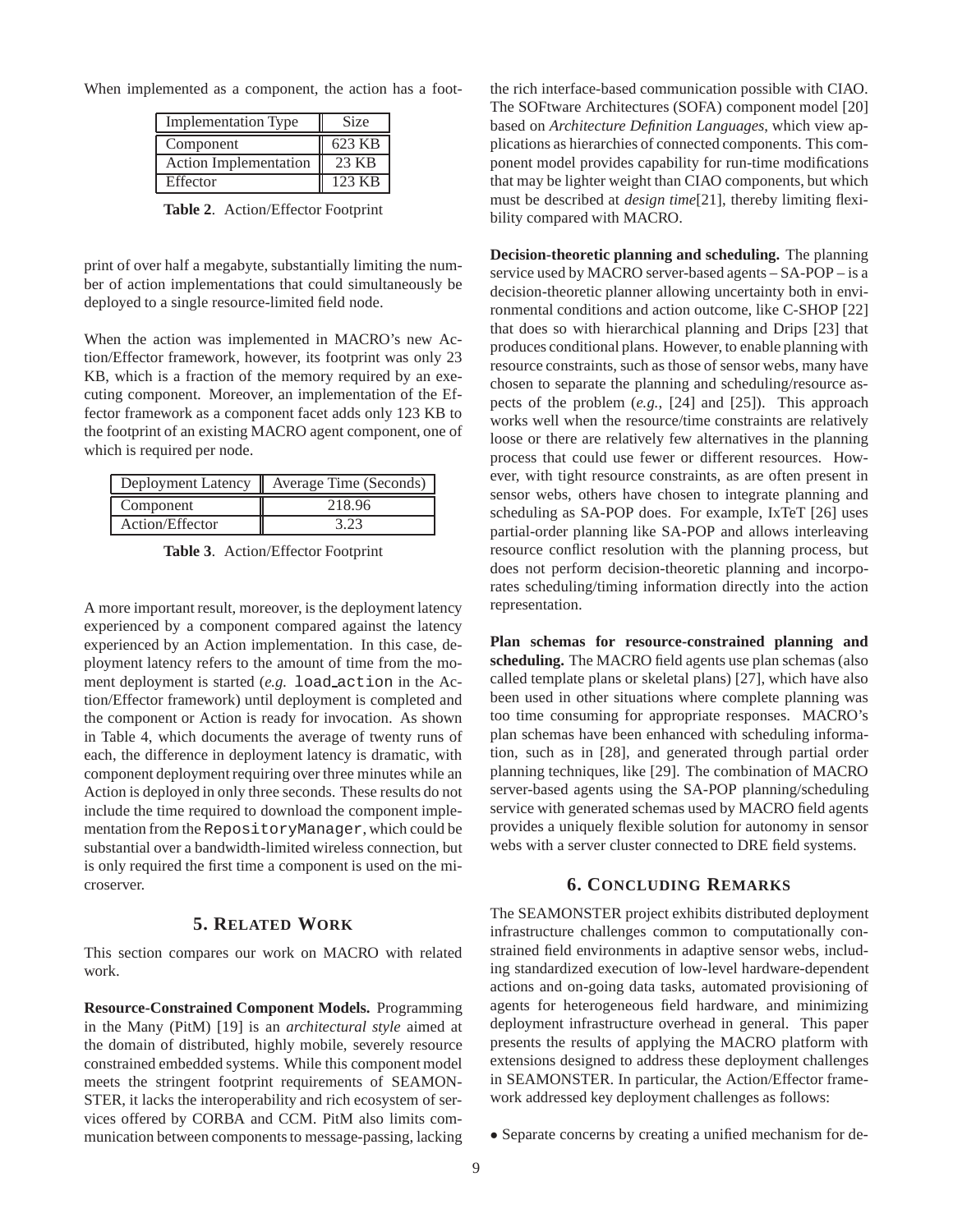ploying and executing brief, low-level actions.

• Substantially reduce footprint of individual actions versus implementation as a component.

• Improve deployment latency by two orders of magnitude over a similar component implementation.

The remainder of this section summarizes lessons learned from applying MACRO to SEAMONSTER and outlines our future work optimizing MACRO's QoS-enabled component middleware infrastructure.

#### *Lessons Learned*

The lessons learned from our extensions to the MACRO distributed deployment infrastructure include:

• **Feasible integration of non-component entities.** The Effector/Action framework has demonstrated the feasibility of integrating non-component entities into component assemblies where footprint, latency, or lifetime rules out the use of a full component.

• **Unitary Effector may limit framework flexibility.** A unitary Effector (*i.e.*, one which is incapable of operating in a hierarchical manner with other effectors) may limit flexibility in dynamic sensor web environments. Extending the Effector interface to support hierarchical and peer behavior with other Effectors deployed to the same node(s) potentially has two advantages: (1) it allows Effectors to expand their vocabulary as nearby nodes and devices power up/down in response to changing power availability and (2) it allows the creation of "meta-Actions," which are ordered compositions of one or more concrete actions across one or more Effectors.

• **A synchronous Effector interface may cause unacceptable delays.** If an Action hangs or takes longer to complete than expected, the present synchronous interface will also cause the agent plan execution code to hang. This behavior is undesirable, however, since it may cause the agent to miss other important deadlines in its current plan of execution. Asynchronous Effector and Action interfaces can alleviate this concern.

• **CIAO footprint is too large for resource constrained systems.** The stringent resource constraints (*i.e.*, 32-64 MB RAM and processors operating at 266 MHz or less) of SEA-MONSTER field hardware were a significant hurdle due to the overhead (especially memory footprint) of CIAO components and deployment infrastructure. Previous CIAO developments focused on environments with significantly greater resources, *e.g.*, more than a gigabyte of RAM and processors faster than two gigahertz. While CIAO is operational on the SEAMONSTER hardware, as indicated in Section 4, further work is needed to make the middleware efficient under tight resource constraints.

• **DaNCE footprint and deployment latency is too high for resource constrained systems.** As shown in Section 4, the largest consumers of memory in the middleware stack are the DAnCE daemons, in particular the ExecutionManager and NodeManager. The footprint of the newer deployment and configuration aspects of the middleware has been largely overlooked until now and needs to be addressed. Perhaps more importantly is the latency experienced during deployment, which has been observed to take as long as several minutes on SEAMONSTER hardware.

#### *Future Work*

To further reduce the overhead of CIAO components and the DAnCE deployment infrastructure, we are working on multiple approaches, including context-aware generative techniques to prune unnecessary code/features:

• **Generative component specialization.** The CCM specification includes several features and capabilities in the component definition that may not be necessary in all situations, such as generic navigation, introspection, and security features, which contribute to footprint bloat. Generative techniques could be used to prune these features on a case-by-case basis.

• **Generative container specialization.** The CIAO container is intended to be a generic solution providing a large feature set to satisfy user needs in most situations. As such, it contains features and services that may not be necessary in specific deployments, and could be pruned by generating scenario-specific container implementations.

• **Improve separation of concerns in DAnCE.** The current DAnCE implementation tangles concerns of deployment and configuration with the run-time elements of the component server in the NodeApplication. This entanglement increases footprint by replicating large swathes of deployment logic in each component server. Careful analysis and refactoring is therefore needed to substantially decrease footprint and deployment latency.

ACE, TAO, CIAO, DAnCE, RACE, and SA-POP are opensource software that can be downloaded from download. dre.vanderbilt.edu.

#### **REFERENCES**

- [1] K. Delin and S. Jackson, "Sensor Web for In Situ Exploration of Gaseous Biosignatures," 2000.
- [2] P. Lardieri, J. Balasubramanian, D. C. Schmidt, G. Thaker, A. Gokhale, and T. Damiano, "A Multi-layered Resource Management Framework for Dynamic Resource Management in Enterprise DRE Systems," *Journal of Systems and Software: Special Issue on Dynamic Resource Management in Distributed Real-time Systems*, vol. 80, no. 7, pp. 984–996, July 2007.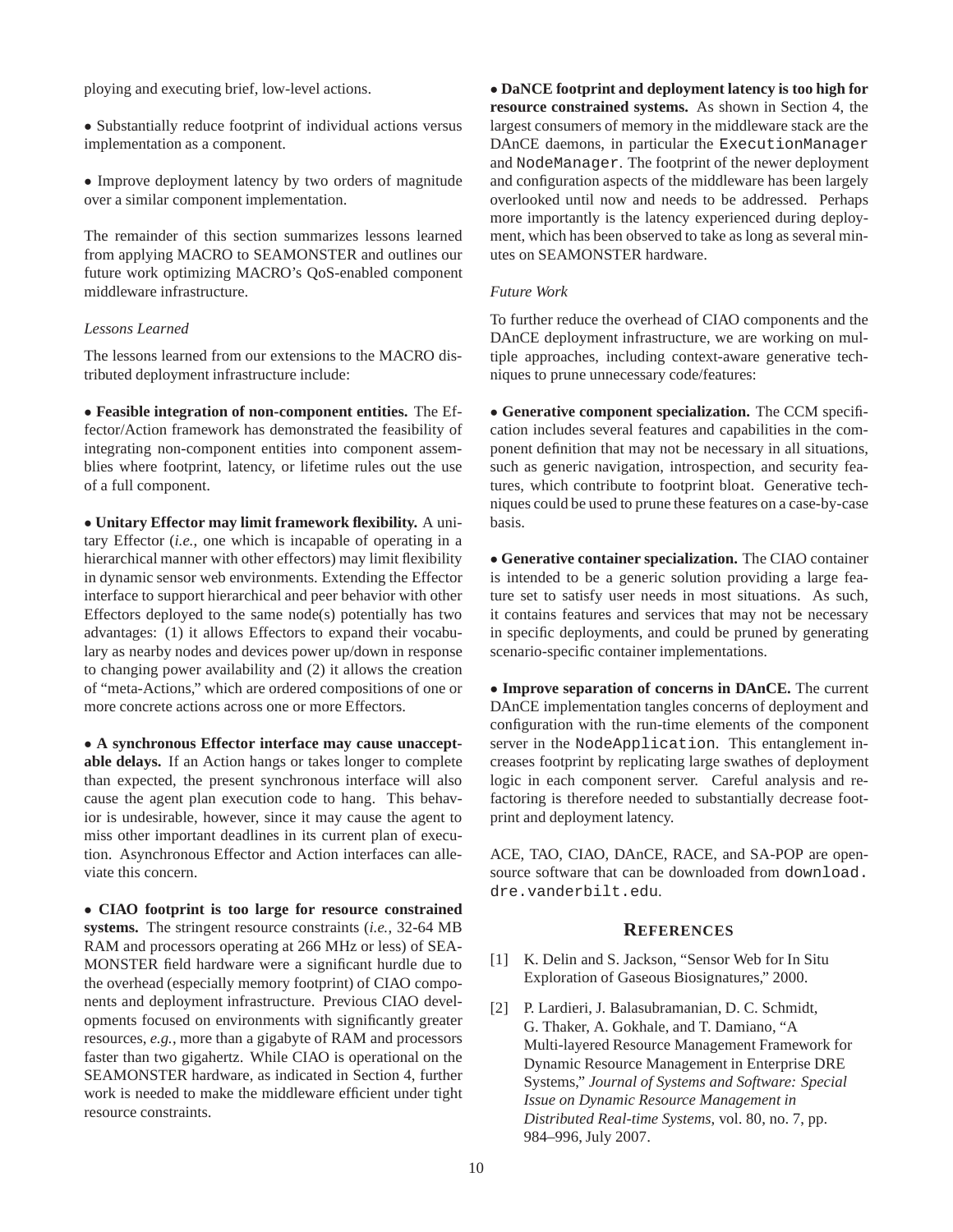- [3] O. Brown and P. Eremenko, "Fractionated Space" Architectures: A Vision for Responsive Space," in *Proceedings of the 4th Responsive Space Conference*. Los Angeles, CA: American Institute of Aeronautics & Astronautics, Apr. 2006.
- [4] D. Suri, A. Howell, D. C. Schmidt, G. Biswas, J. Kinnebrew, W. Otte, and N. Shankaran, "A Multi-agent Architecture for Smart Sensing in the NASA Sensor Web," in *Proceedings of the 2007 IEEE Aerospace Conference*, Big Sky, Montana, Mar. 2007.
- [5] D. R. Fatland, M. J. Heavner, E. Hood, and C. Connor, "The SEAMONSTER Sensor Web: Lessons and Opportunities after One Year," *AGU Fall Meeting Abstracts*, pp. A3+, Dec. 2007.
- [6] N. Wang, D. C. Schmidt, A. Gokhale, C. Rodrigues, B. Natarajan, J. P. Loyall, R. E. Schantz, and C. D. Gill, "QoS-enabled Middleware," in *Middleware for Communications*, Q. Mahmoud, Ed. New York: Wiley and Sons, 2004, pp. 131–162.
- [7] *Light Weight CORBA Component Model Revised Submission*, OMG Document realtime/03-05-05 ed., Object Management Group, May 2003.
- [8] *Deployment and Configuration Adopted Submission*, OMG Document mars/03-05-08 ed., Object Management Group, July 2003.
- [9] J. S. Kinnebrew, W. R. Otte, N. Shankaran, G. Biswas, and D. C. Schmidt, "Intelligent Resource Management and Dynamic Adaptation in a Distributed Real-time and Embedded Sensor Web System," Vanderbilt University, Tech. Rep. ISIS-08-906, 2008.
- [10] W. R. Otte, J. S. Kinnebrew, D. C. Schmidt, G. Biswas, and D. Suri, "Application of Middleware and Agent Technologies to a Representative Sensor Network," in *Proceedings of the Eighth Annual NASA Earth Science Technology Conference*, University of Maryland, June 2008.
- [11] J. S. Kinnebrew, A. Gupta, N. Shankaran, G. Biswas, and D. C. Schmidt, "Decision-Theoretic Planner with Dynamic Component Reconfiguration for Distributed Real-time Applications," in *The 8th International Symposium on Autonomous Decentralized Systems (ISADS 2007)*, Sedona, Arizona, Mar. 2007.
- [12] N. Shankaran, D. C. Schmidt, Y. Chen, X. Koutsoukous, and C. Lu, "The Design and Performance of Configurable Component Middleware for End-to-End Adaptation of Distributed Real-time Embedded Systems," in *Proc. of the 10th IEEE International Symposium on Object/Component/Service-oriented Real-time Distributed Computing (ISORC 2007)*, Santorini Island, Greece, May 2007.
- [13] *CORBA Components v4.0*, OMG Document formal/2006-04-01 ed., Object Management Group, Apr. 2006.
- [14] *The Common Object Request Broker: Architecture and Specification*, 3.0.2 ed., Object Management Group, Dec. 2002.
- [15] N. Wang, K. Balasubramanian, and C. Gill, "Towards a real-time corba component model," in *OMG Workshop On Embedded & Real-time Distributed Object Systems*. Washington, D.C.: Object Management Group, July 2002.
- [16] *Lightweight CCM FTF Convenience Document*, ptc/04-06-10 ed., Object Management Group, June 2004.
- [17] *Deployment and Configuration of Component-based Distributed Applications, v4.0*, Document formal/2006-04-02 ed., OMG, Apr. 2006.
- [18] G. Deng, J. Balasubramanian, W. Otte, D. C. Schmidt, and A. Gokhale, "DAnCE: A QoS-enabled Component Deployment and Configuration Engine," in *Proceedings of the 3rd Working Conference on Component Deployment (CD 2005)*, Grenoble, France, Nov. 2005, pp. 67–82.
- [19] M. Mikic-Rakic and N. Medvidovic, "Architecture-level support for software component deployment in resource constrained environments," in *CD '02: Proceedings of the IFIP/ACM Working Conference on Component Deployment*. London, UK: Springer-Verlag, 2002, pp. 31–50.
- [20] T. Kalibera and P. Tuma, "Distributed component" system based on architecture description: The sofa experience," in *On the Move to Meaningful Internet Systems, 2002 - DOA/CoopIS/ODBASE 2002 Confederated International Conferences DOA, CoopIS and ODBASE 2002*. London, UK: Springer-Verlag, 2002, pp. 981–994.
- [21] P. Hnetynka and F. Plasil, "Dynamic reconfiguration and access to services in hierarchical component models," in *CBSE*, 2006, pp. 352–359.
- [22] A. Bouguerra and L. Karlsson, "Hierarchical Task Planning Under Uncertainty," *3rd Italian Workshop on Planning and Scheduling (AI\* IA 2004). Perugia, Italy*, 2004.
- [23] P. Haddawy, A. Doan, and R. Goodwin, "Efficient" Decision-Theoretic Planning: Techniques and Empirical Analysis," *Proceedings of the Eleventh Conference on Uncertainty in Artificial Intelligence*, 1995.
- [24] B. Srivastava and S. Kambhampati, "Scaling up Planning by Teasing Out Resource Scheduling," *Proc. European Conference on Planning*, 1999.
- [25] A. El-Kholy and B. Richards, "Temporal and Resource Reasoning in Planning: The parcPLAN Approach," *Proceedings of the 12th European Conference on Artificial Intelligence (ECAI-96)*, pp. 614–618, 1996.
- [26] P. Laborie and M. Ghallab, "Planning with Sharable